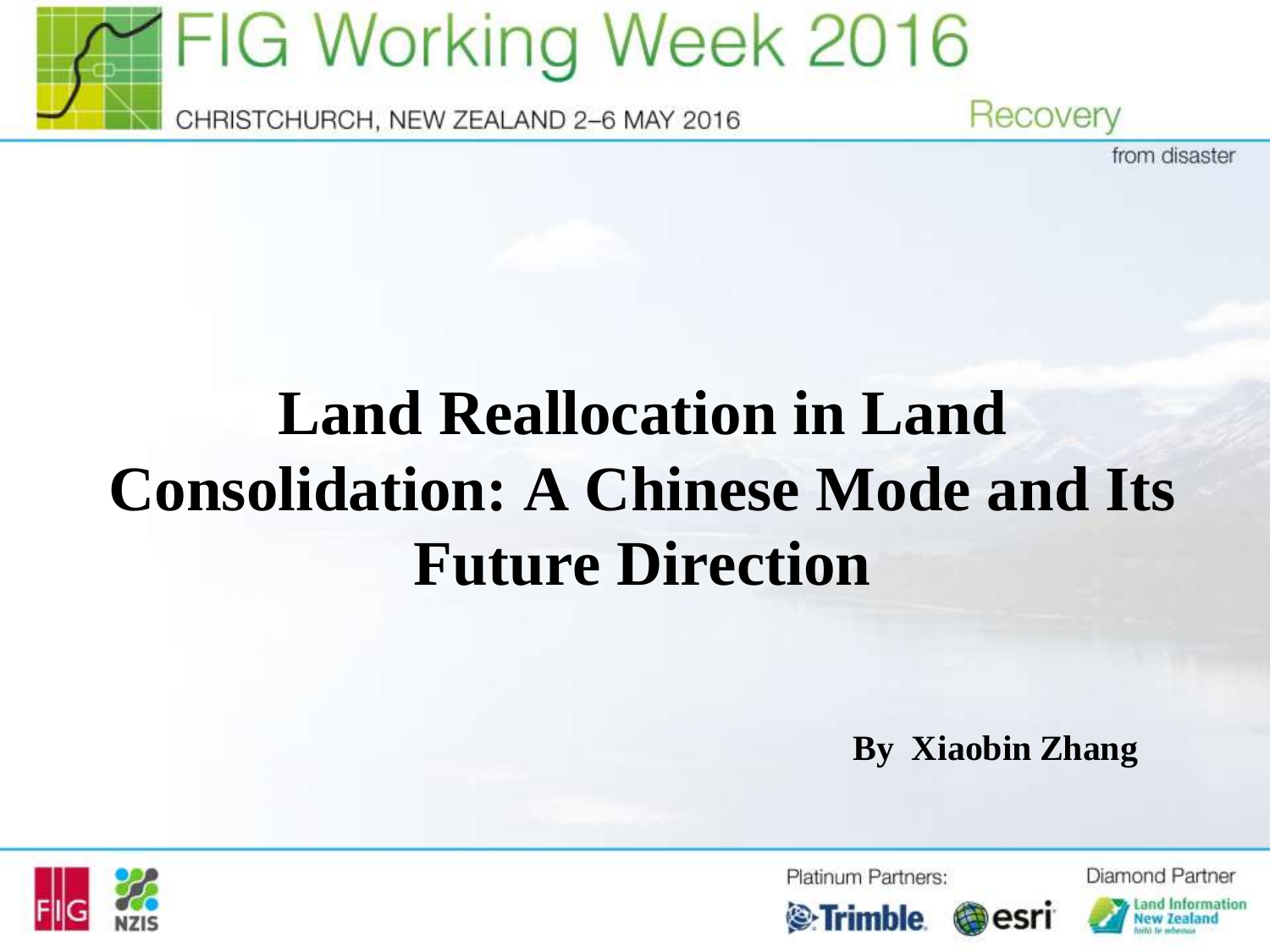

#### from disaster

## **Objectives:**

- To introduce land reallocation system in China
- To reveal challenges
- To show what are taking place through a land consolidation project in Jiangxi
- To give some suggestions on what should be done



Platinum Partners:

Diamond Partner





esr

and Information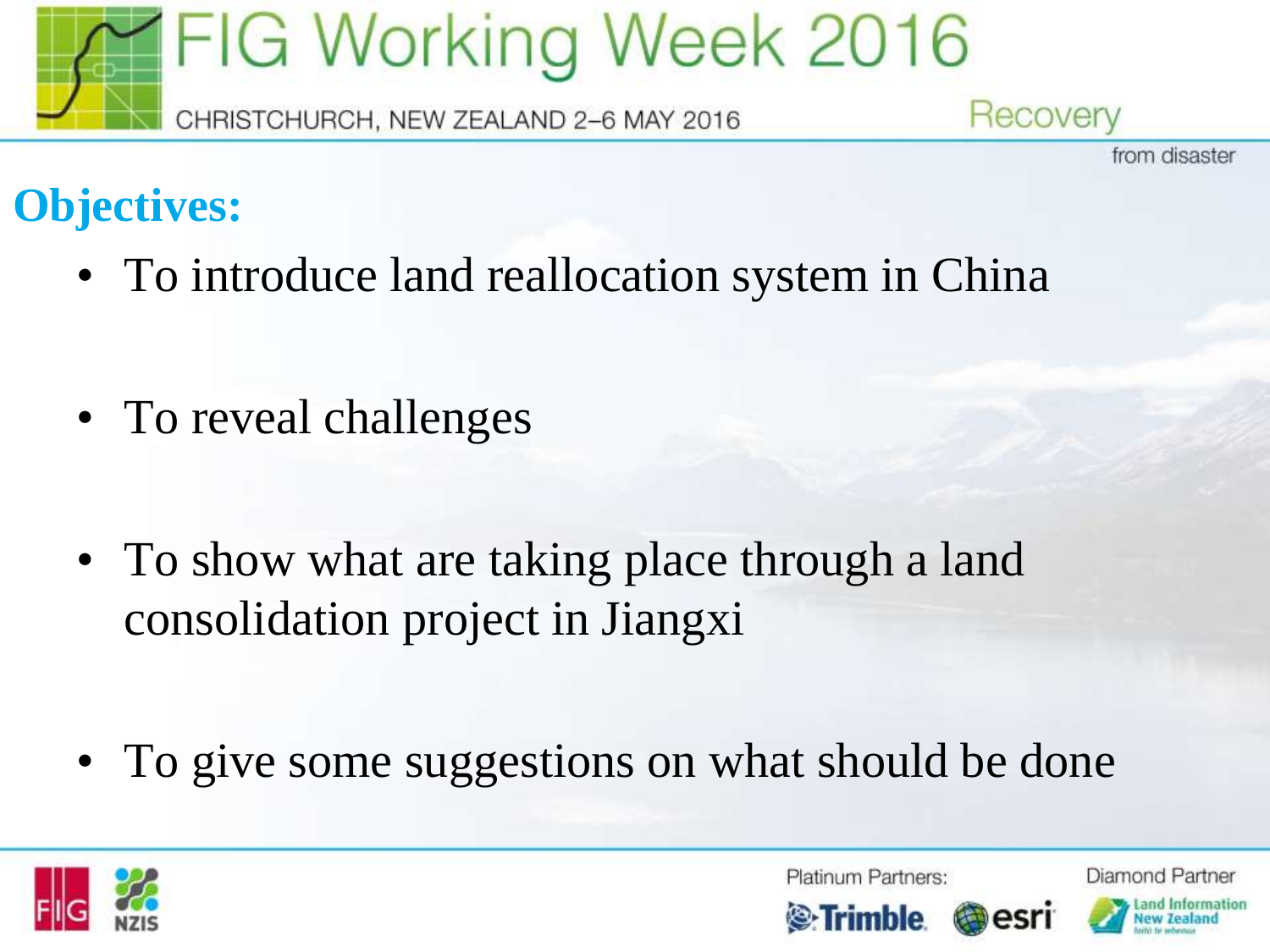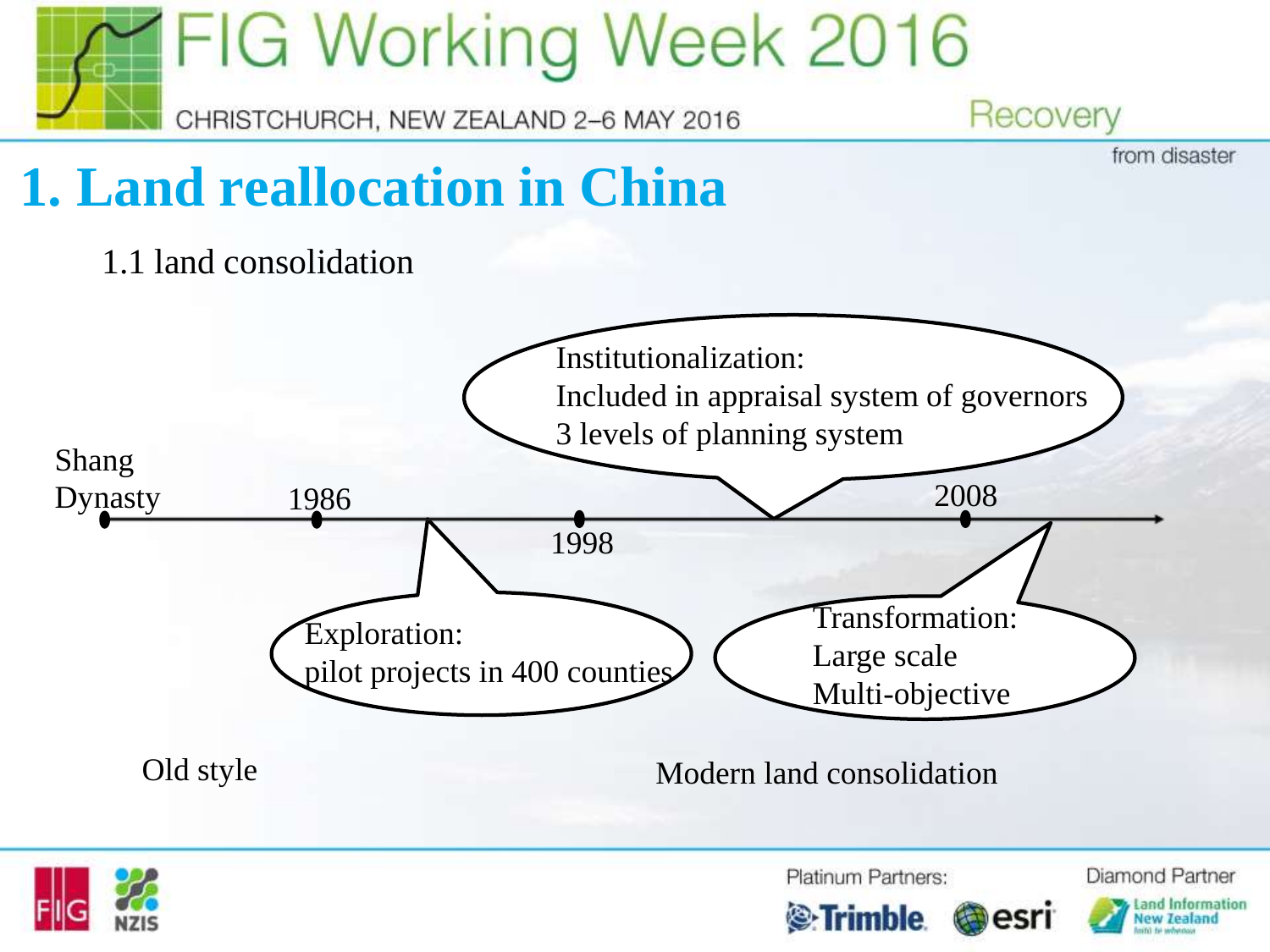

right to contracted management of land(RCML)



Platinum Partners:

Diamond Partner

ew Tealand



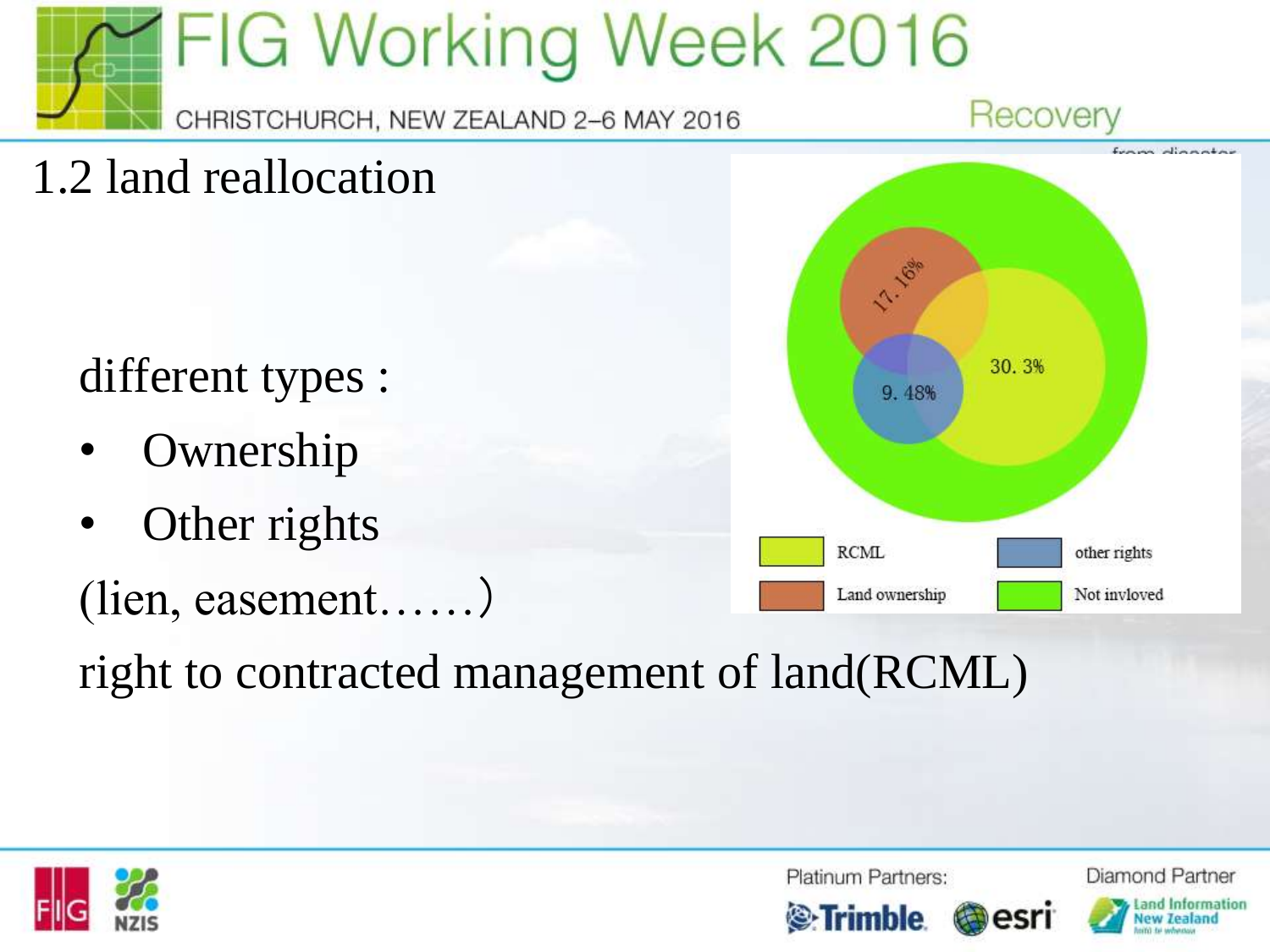



Platinum Partners:

**S**:Trimble



esri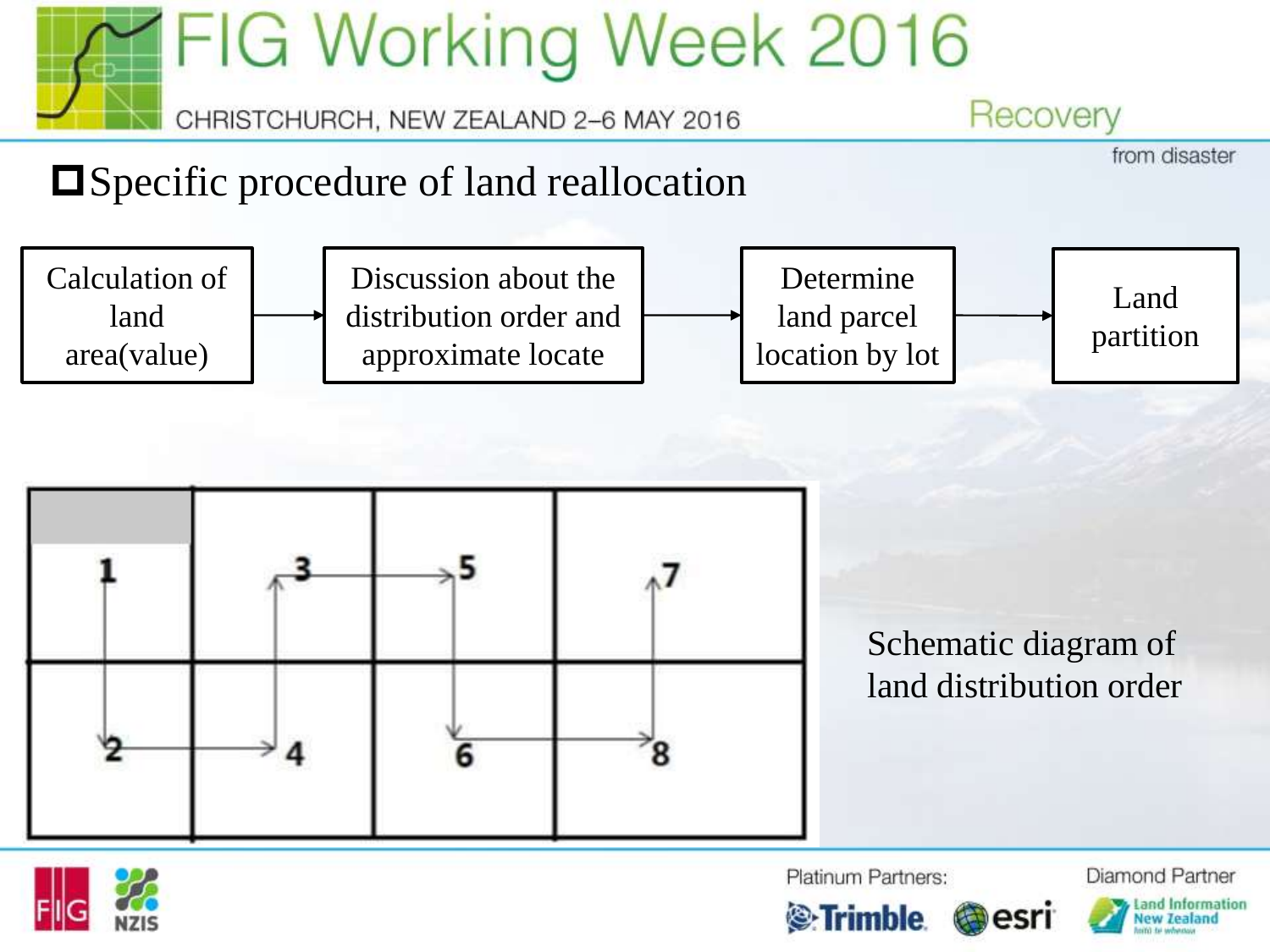

from disaster

### **Dominant doctrine: speed**

some farmers disagree to reallocate their land?

so many factors make it hard to tradeoff ?

most people are not satisfied with the result?

Land reallocation: 2 weeks, land consolidation: 2 years



Platinum Partners:

**S**:Trimble



esri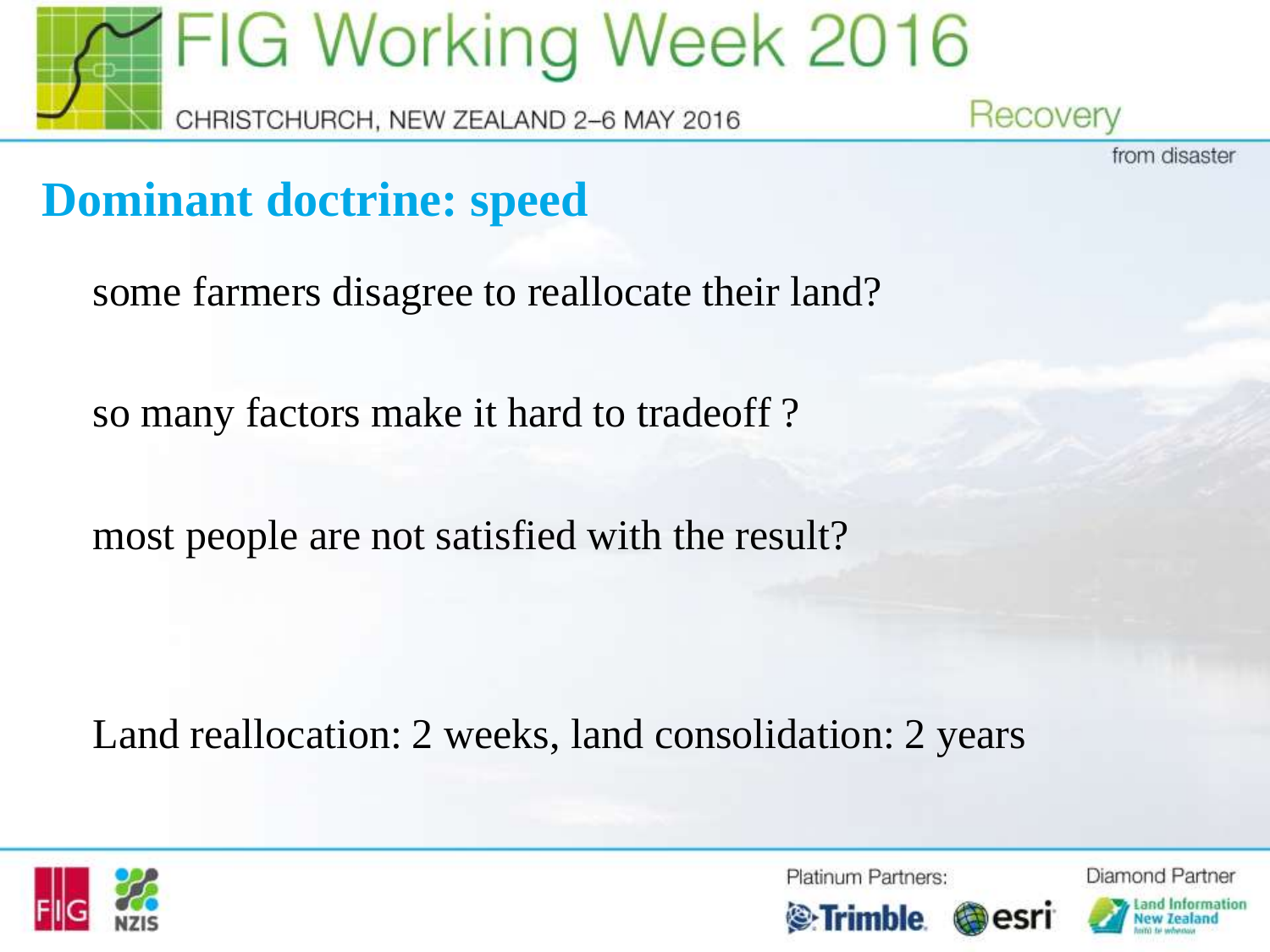

esri



Platinum Partners:

**S**:Trimble



**Diamond Partner**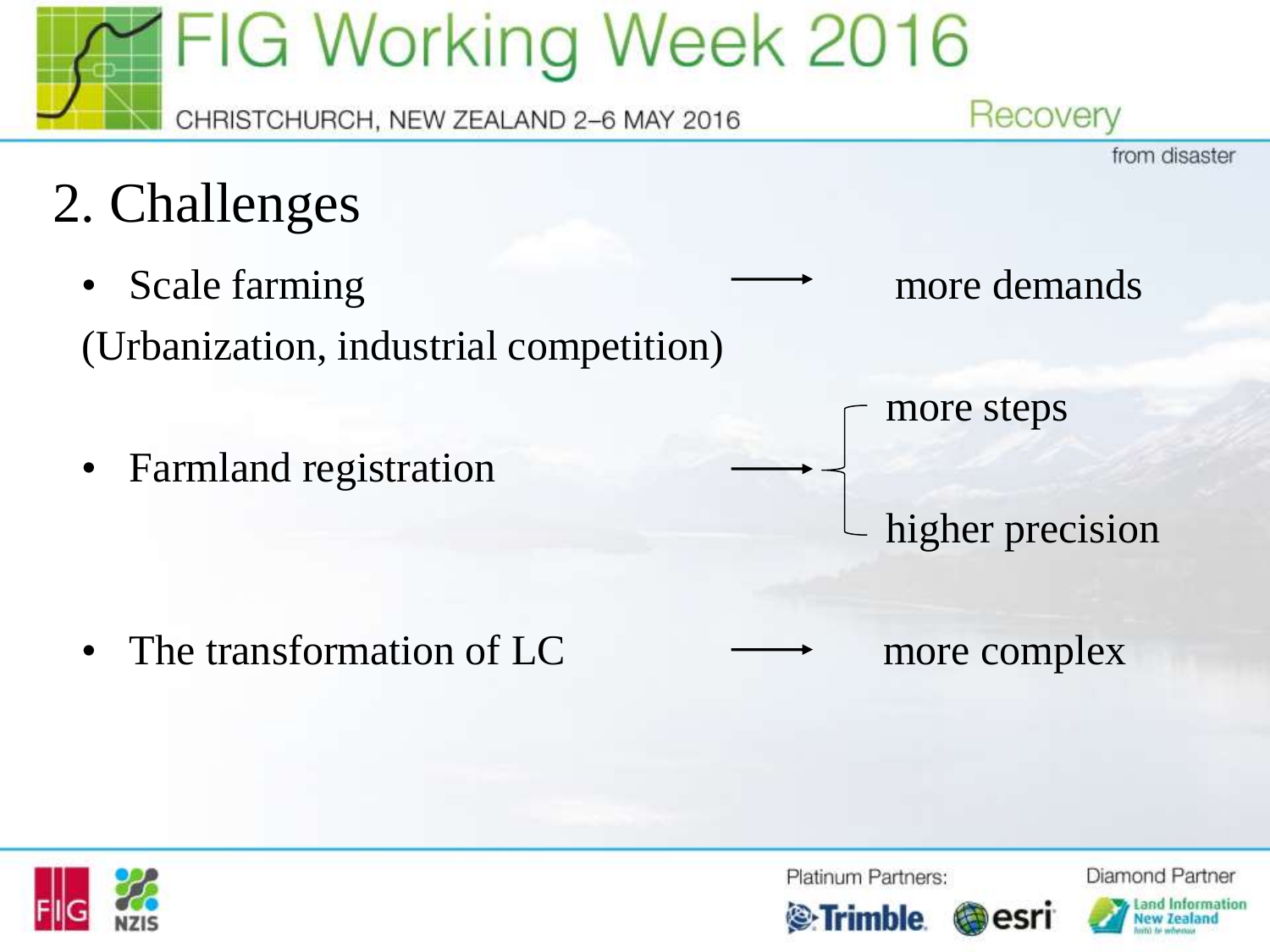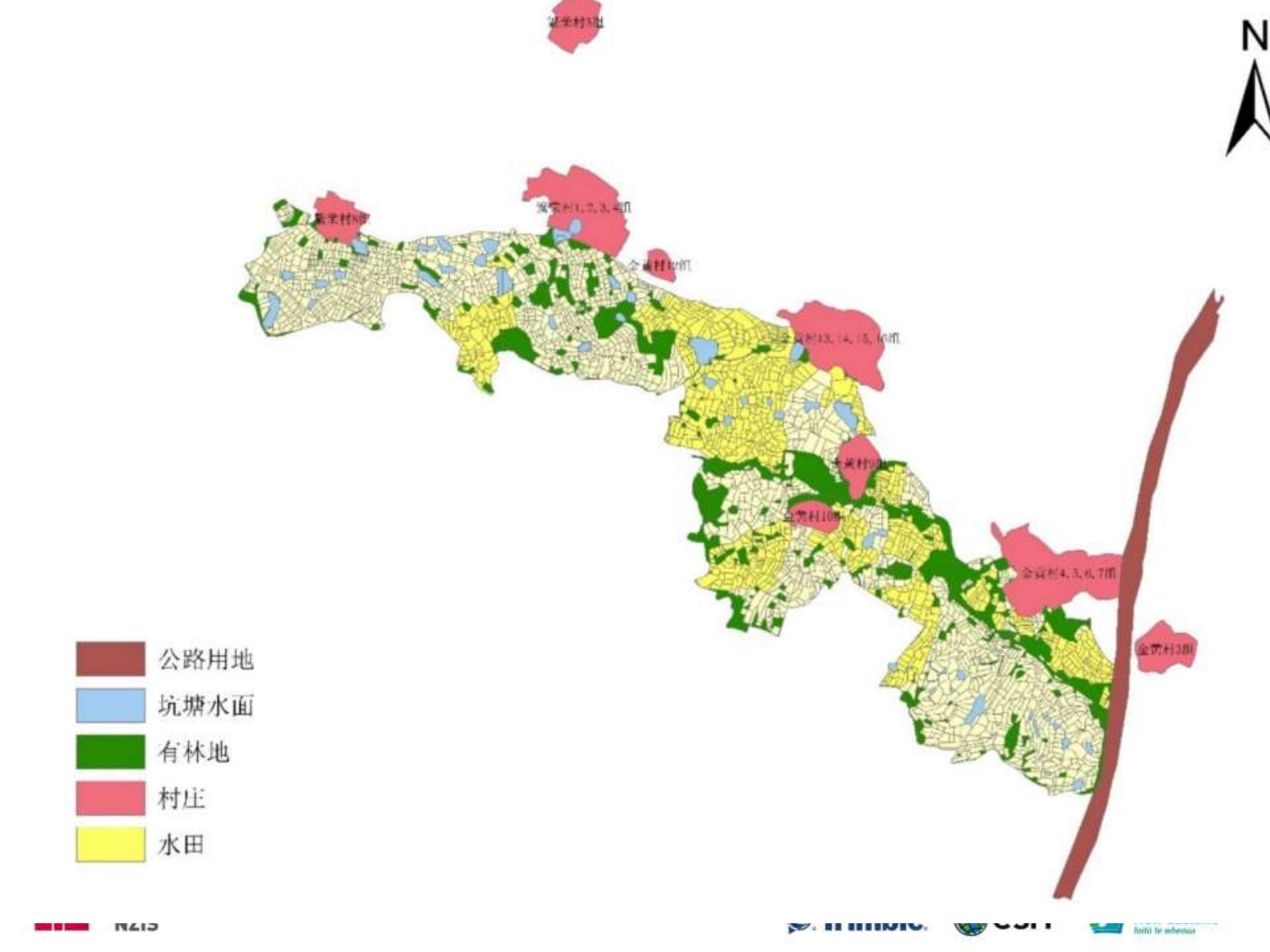

## **3.2 Different models of land reallocation**

- Land reallocation by drawing lots
- Land reallocation based on linear programming

 $\text{Ob} = \sum_{i=1}^{m} \sum_{j=1}^{n} D_{ij} X_{ij} - \sum_{i=1}^{m} \sum_{j=1}^{n} F_{ij} X_{ij}$ 

Subject to:  $\sum_{i=1}^m X_{ij} = PA_i$ 

$$
\sum_{j=1}^{n} X_{ij} = BA_i
$$

Key factors:

 $\Box$  Original location of land parcels

#### $\Box$  Settlements



Platinum Partners:

Diamond Partner Land Information

from disaster



esri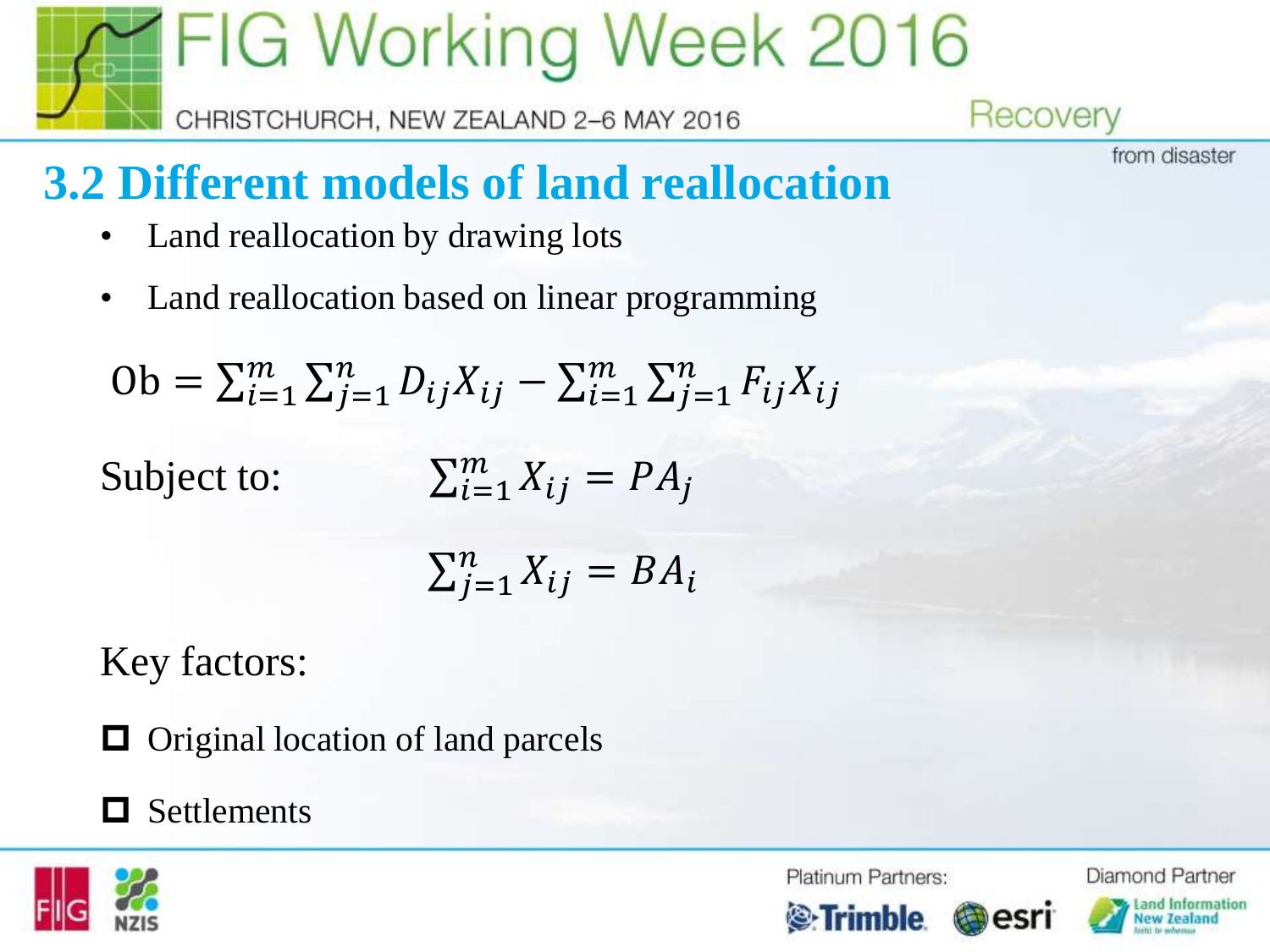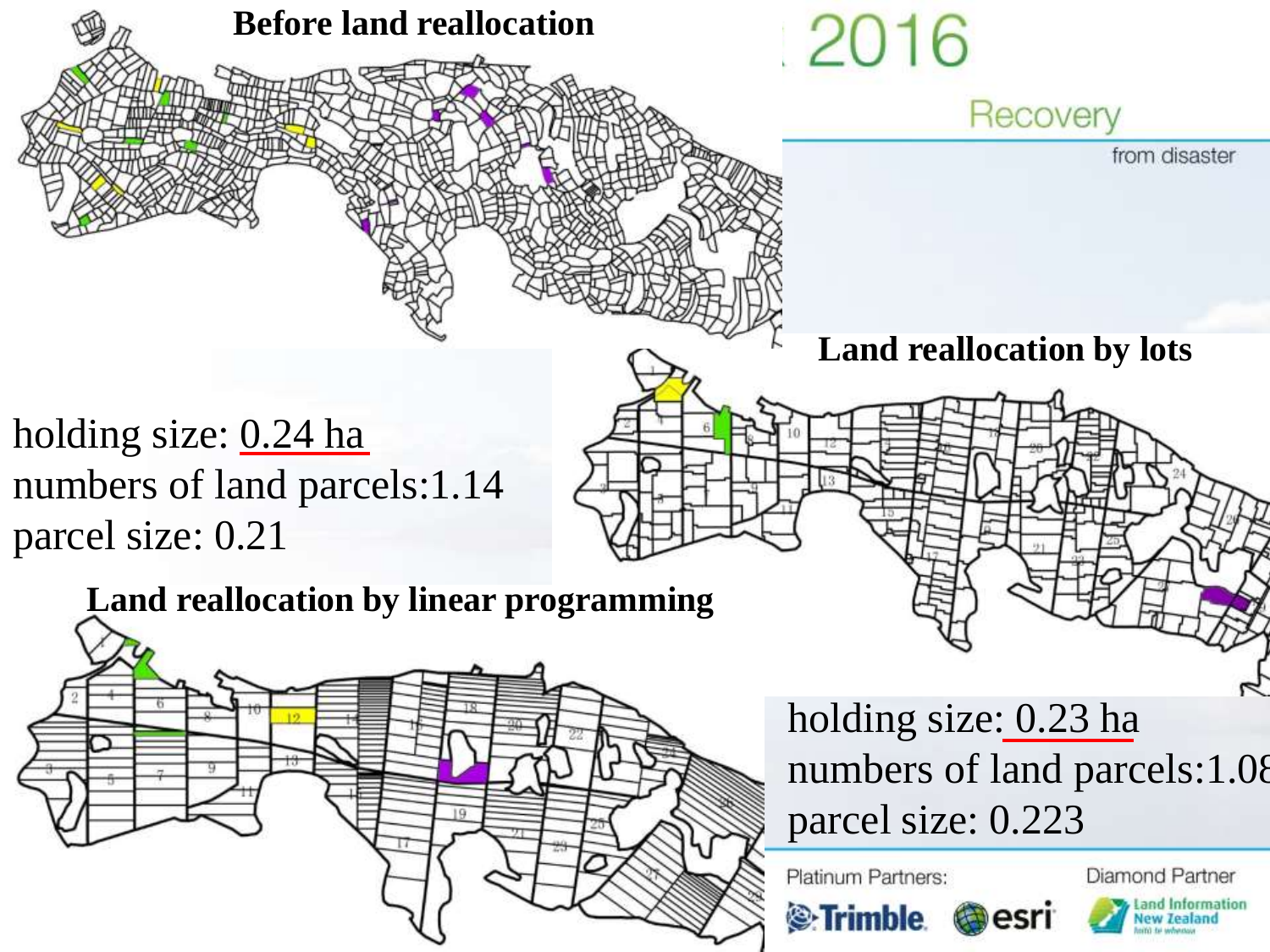

w Tealand

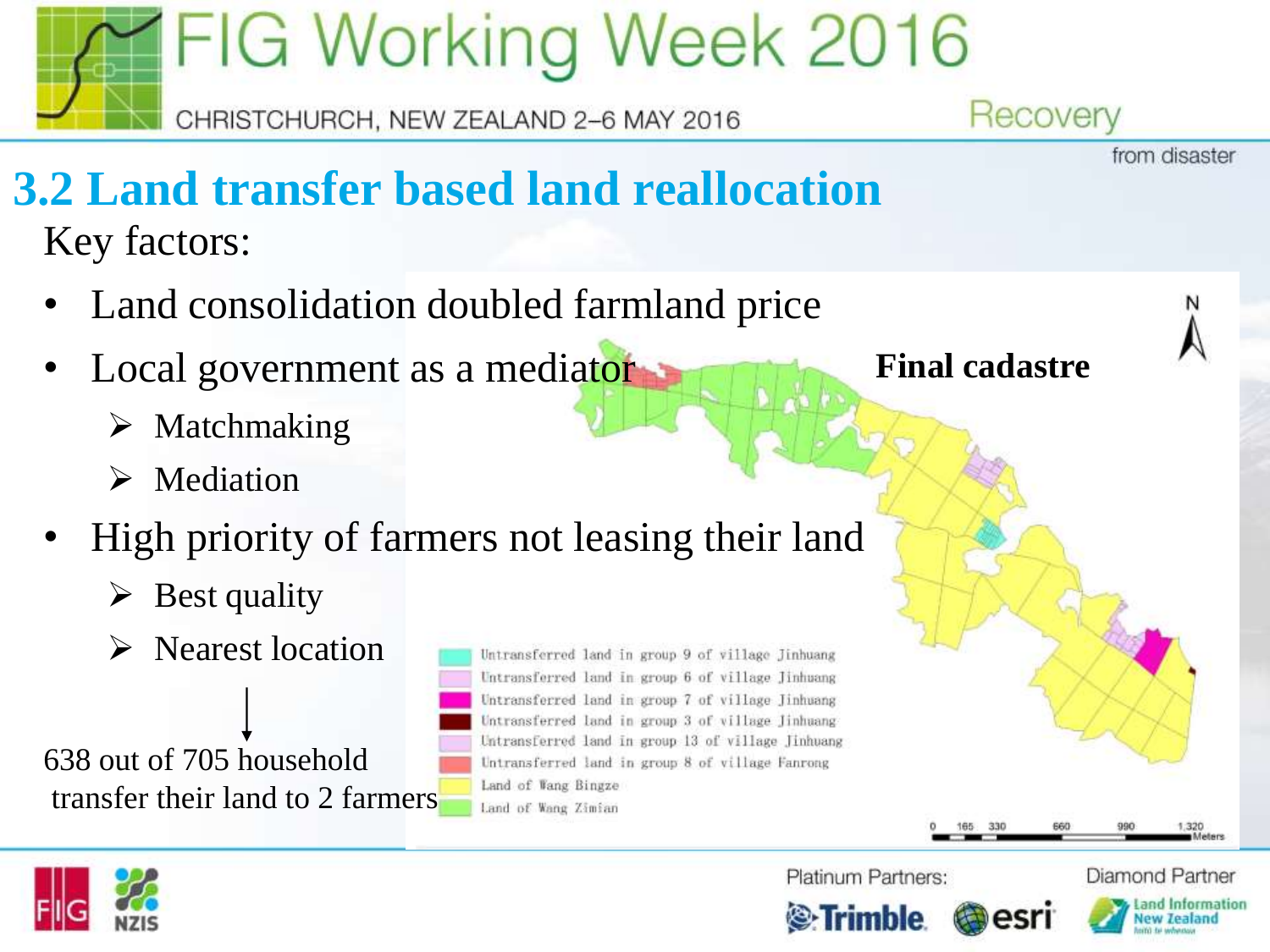## **FIG Working Week 2016** Recovery

- CHRISTCHURCH, NEW ZEALAND 2-6 MAY 2016
- 4. Future direction
- The administration aspect:
	- $\triangleright$  Farmers behavior(participation)
	- ➢ Legislation
	- ➢ The initial of land consolidation
- The technical aspect:
	- ➢ Farmland evaluation system
	- ➢ Land location redistribution
	- $\triangleright$  Land partitioning

Farmers willingness

Accuracy and efficiency



Platinum Partners:

Diamond Partner and Information

from disaster



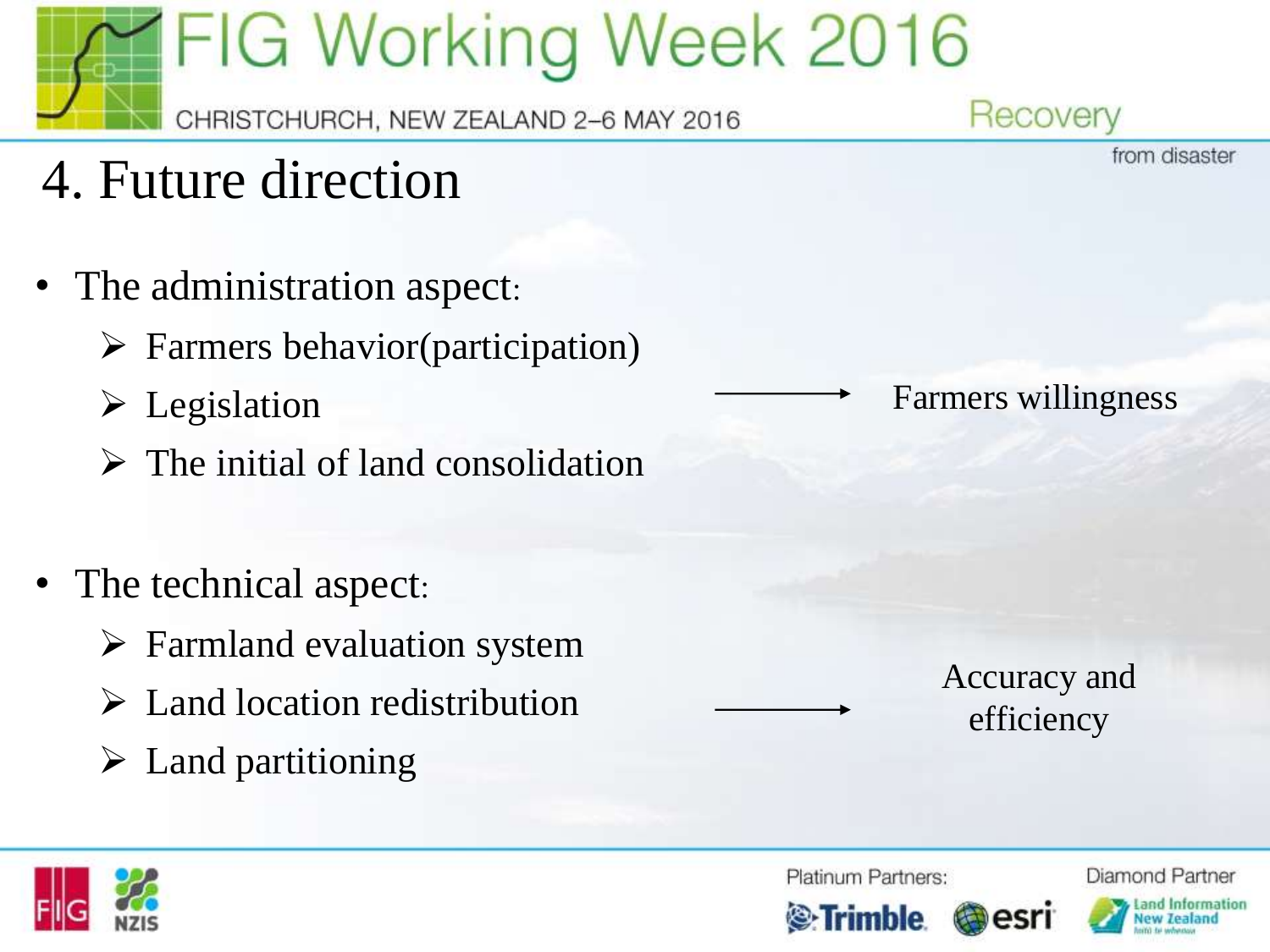

## 5. Conclusion

- Low ratio and traditional method of land reallocation in land consolidation can`t adapt to new situation of China rural area
- new theory(Institutional Economics/ Game theory...) and new technology(GIS/SDSS…)

• A link between both technical and administrative improvement is necessary



Platinum Partners:

**S**: Trimble



esri

Diamond Partner

from disaster